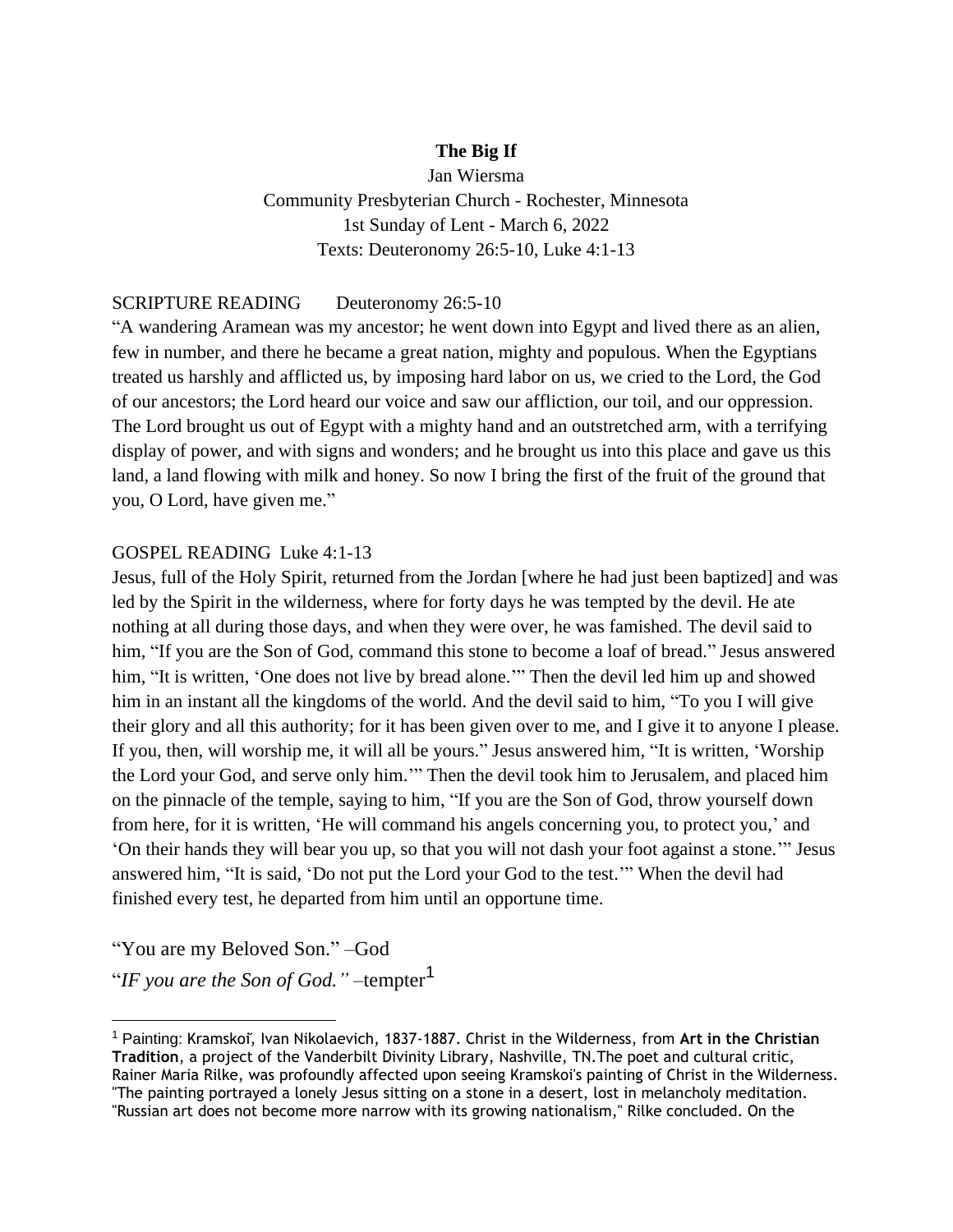Did you hear the three "ifs" in the Gospel? All three are spoken by the devil. They are diabolical: cunning, poisonous, and powerful. The first and last are the same: "If you are the Son of God." The devil's "ifs" are designed to destroy Jesus' confidence in the One who sent him, and in himself. But he has just heard the voice of God at his baptism, saying: "You *are* my Son, the Beloved." Which voice will he listen to, the one that undermines his self-identity, or the one that assures him of who he really is? The second "if" is different. The devil says, "If you worship me." The reward will be huge: all the kingdoms of the world. But the downside is, you forfeit your soul. The devil is going for a psychological win with Jesus. He loses.

The world right now is full of "ifs," deadly potential scenarios that undermine trust in the safety and security of life as we know it.

Yes, evil exists. And evil must be countered. But evil is much more subtle and pervasive than the current aggression in Ukraine. Our country is not blameless before God, either. Which voice should we listen to? The voice that urges us to look out for ourselves first, or to take revenge on those we blame? Can we instead hear the voice calling us to respond differently, in a way that doesn't return hurt for hurt, hate for hate, that doesn't escalate violence? Can we hear the voice that Jesus heard, that insists, "You are a beloved child of God. And if you are, so is every other person on this planet, no matter how misguided their actions." I believe we can.



But we must take care how, or what, we worship. Sometimes it feels as though we rely less on God and more on military might. We feed the industries pumping billions of dollars of hardware into already deadly situations.<sup>2</sup> Who profits? Who wins? Those who make and sell the weapons.<sup>3</sup> Who loses? The people on the receiving end of those soulless missiles and drones. Don't we lose, too? Do we gain a victory - *if* we ever do - only to lose our souls? Certainly, we have been

contrary, "it may be in a better position to express the higher human universals if it completely abandons everything foreign, accidental, and un-Russian." Rilke's advocacy of Russian nationalism has often been misinterpreted by his critics. He was not proposing a return to the confines of a cult or mindless ritual, but he believed in art as a channel or a system of canals for focusing generally unformed national feelings and intuitions. To be authentic, Russian artistic images had to be intimately linked with millions of individual Russian souls." [from: *Rilke's Russia: A Cultural Encounter*, Anna A. Tavis. Northwestern University Press, 1997. p. 77. ]

<sup>2</sup> [https://www.hungerward.org](https://www.hungerward.org/) The US provides ongoing military support for the bombing and blockade of Yemen, where every 75 seconds a child dies of starvation

<sup>3</sup> <https://watson.brown.edu/costsofwar/papers/2021/ProfitsOfWar.>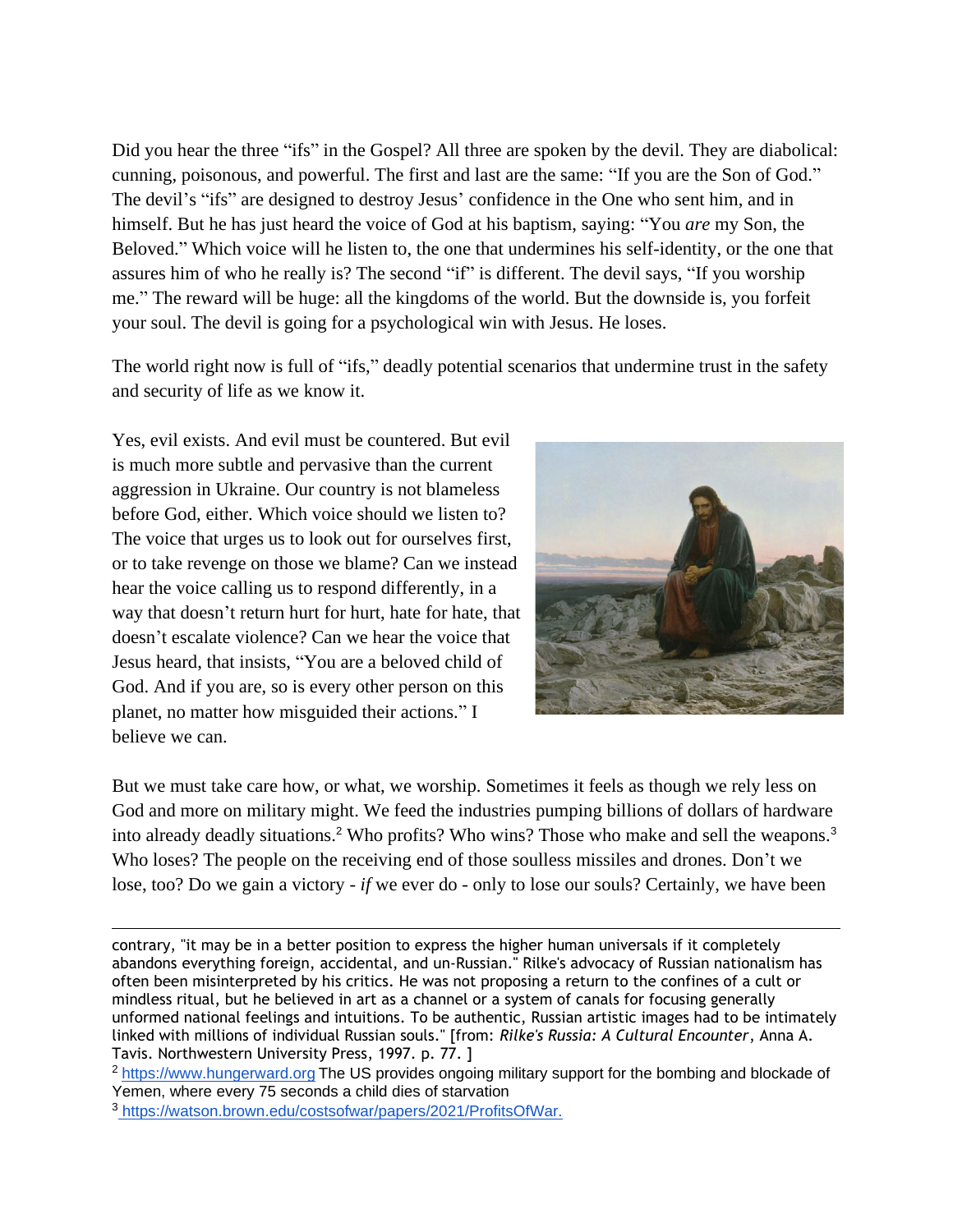inspired by the valiant Ukrainians in these last few days. But the stories that move me more than the heroics of men with guns are those that lift up Ukraine's unarmed civilian resistance: removing or renaming road signs to confuse convoys, or stalling them by stacking roads with concrete blocks or sandbags, sometimes physically standing, hands open, in front of advancing tanks. Their actions and voices disrupt the confidence of the invading soldiers. They expose the poisonous lies.<sup>4</sup> The stories that move me are of people around the world rising up to help, not with armaments of cold metal designed to kill, but warm human arms providing welcome, food, shelter, safety. I am moved that not just the PCUSA but Christians of all denominations and people of all faiths are reaching out in love and compassion, heeding a different voice, understanding that those we call enemies are human, too. And children of God. And beloved. Created for beauty, not brutality.



The artwork for today is deceptively beautiful. Yet hidden in the rose window and a down and swords, symbols of human power. At the very center, facing inward, are the nails that crucified an innocent man who refused to fight back with human strenthand weapons. This is our story, our true Christian voice, based on the life and love and nonviolent resistance of Jesus Christ, who changed the world and is still changing it, because even death had no dominion over him. Is there really any other story to be told during Lent? The Easter story changes us, if we listen to it, if we open ourselves to the voice that says, "You do not live by bread alone, but by the voice of God. Worship and serve that God, and not the power of unlawful possession. You *are* God's own beloved child; accept your birthright. Don't test God, but rest in God, rest in faith." Listen to the voice that tells you, you can be the change you wish to see. Who you

are makes a difference. One person can change the picture, one note can change the song. Listen: the chord (D#, F#, A#, D) is harsh, discordant, painful. If you change one note (D to D#), it's merely sad. If you change one more note (F# to G), the feeling is utterly different: Joy is there. Hope is there.<sup>5</sup> One note in the chord can make all the difference.

And so we change the world, one note at a time. One voice at a time. One person at a time. It can happen. It's not about you, and it's not about me. It's about the man Jesus who listened to the voice of God, the voice of good, and believed the truth about himself: "You are my Beloved Son, with you I am well pleased."

<sup>4</sup> [https://www.yesmagazine.org/democracy/2022/03/01/ukraine-civilian-resistance?](https://www.yesmagazine.org/democracy/2022/03/01/ukraine-civilian-resistance)

<sup>&</sup>lt;sup>5</sup> I found this poem in Steve Garnaas-Holmes's blog "Unfolding Light", Feb. 28. "What you can do."